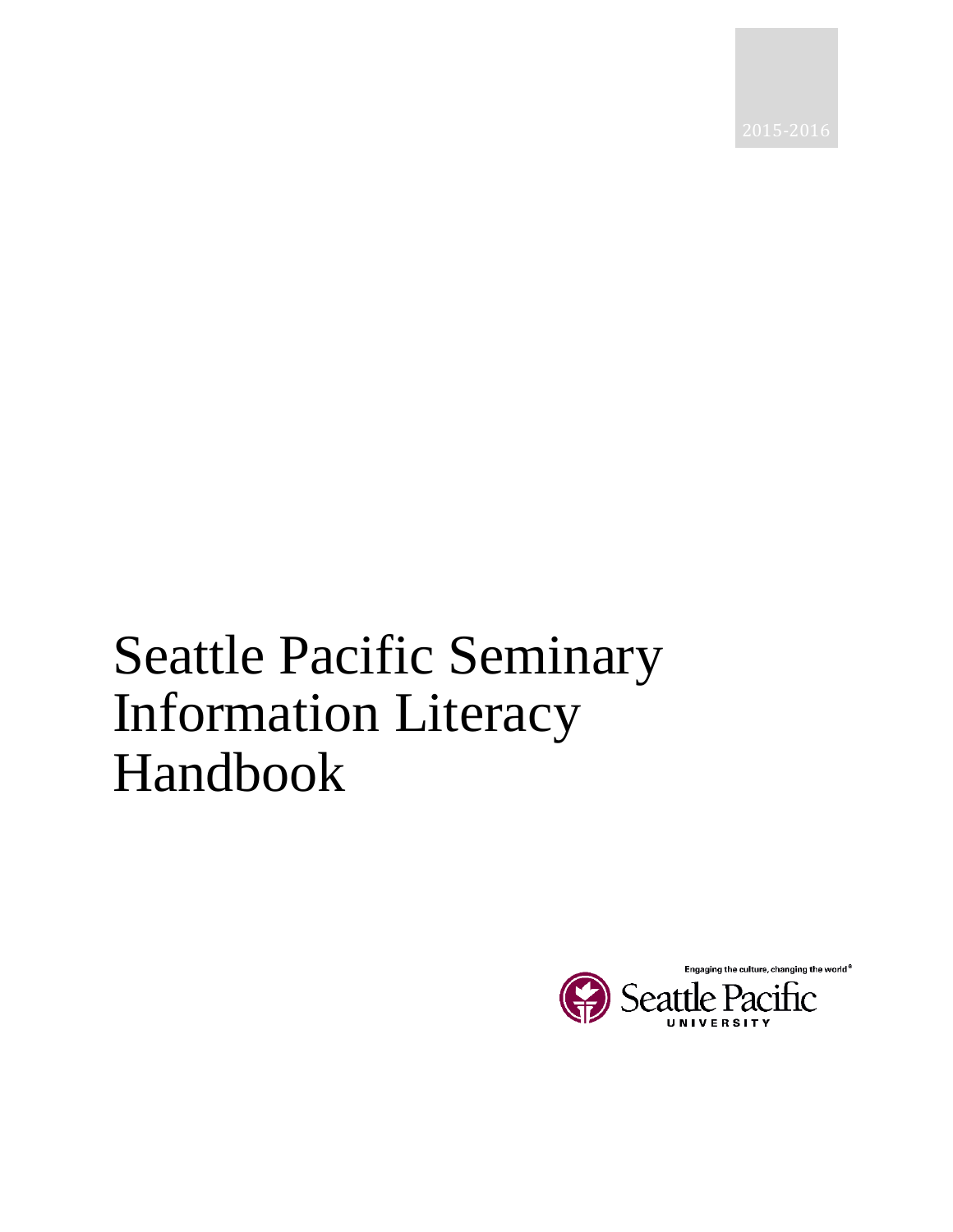## **Table of Contents**

| II. Introduction to the Research and Scholarly Communication Process |  |
|----------------------------------------------------------------------|--|
|                                                                      |  |
|                                                                      |  |
|                                                                      |  |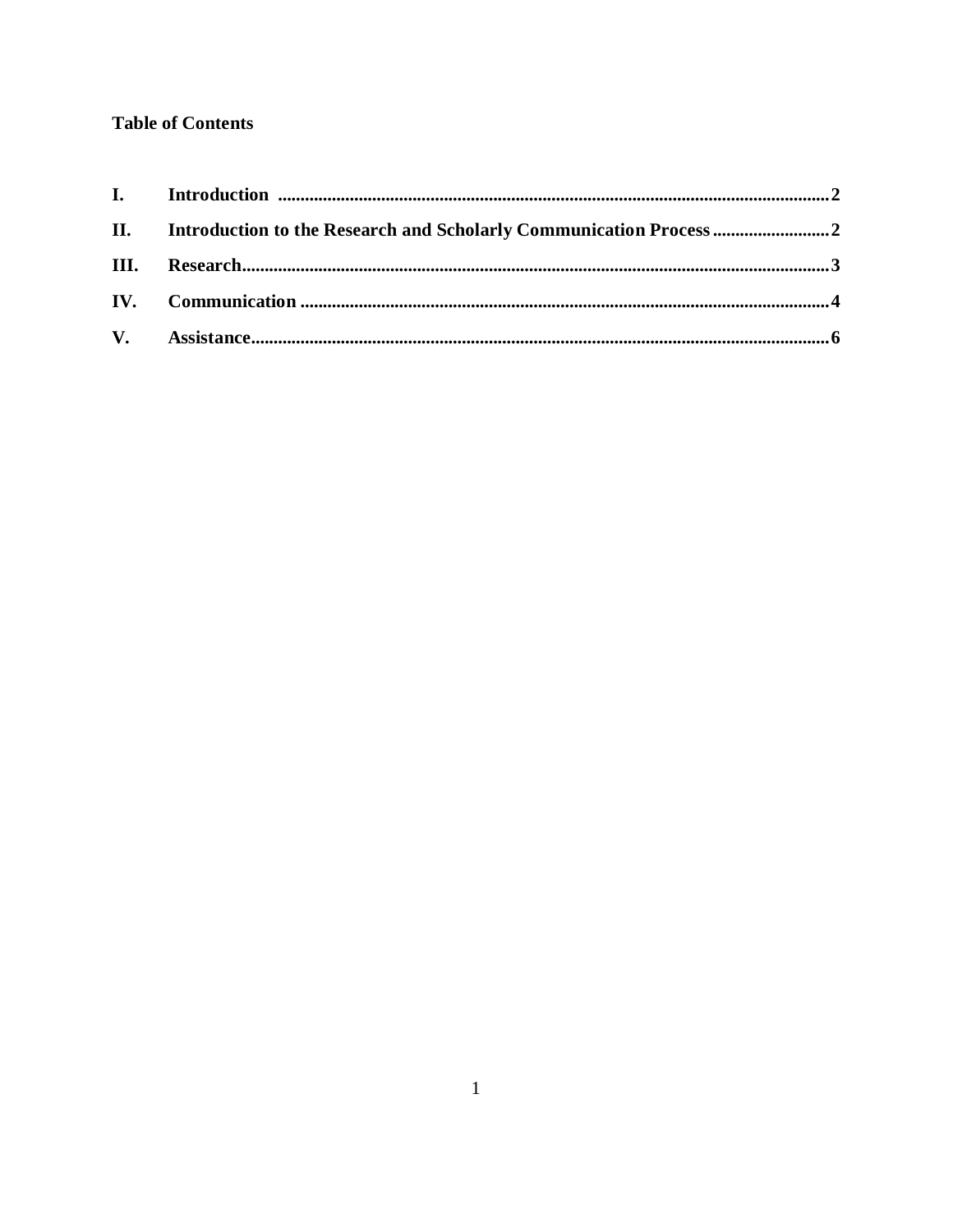#### **I. Introduction**

This handbook attempts to reference in one place how to write a good theology paper at Seattle Pacific Seminary ("SPS"). Though it draws on a sampling of Seattle Pacific Seminary syllabi (e.g., "IV. Communication"), it is not meant to replace the importance of attending closely to the assignment as spelled out in the syllabus. Some of the elements referenced from this point (e.g., [the School of Theology's policy on inclusive language,](http://spu.edu/academics/school-of-theology/about/inclusive-community) or the University's policy on [academic](http://spu.edu/acad/GRCatalog/20145/policies.asp)  [integrity\)](http://spu.edu/acad/GRCatalog/20145/policies.asp) do stand above and should therefore be common to all SPS syllabi. In other areas, however, consider the syllabus or assignment sheet the final word.

### **II. Introductions to the Research and Scholarly Communication Process**

Introductions to the research and scholarly communication process are legion. The standard here at SPS is [Wayne C. Booth, Gregory C. Colomb, and Joseph Williams,](http://press.uchicago.edu/ucp/books/book/chicago/C/bo5821939.html) *The Craft of Research,* 3 rd [edition \(Chicago: The University of Chicago Press, 2008\).](http://press.uchicago.edu/ucp/books/book/chicago/C/bo5821939.html)

SPS students would be well-advised to consult *The Craft of Research* for an approved approach to the research and scholarly communication process considered as a whole. Those writing M.A. theses will be required to read it carefully and be guided by it (see pp. 35-39 of [the MA Thesis](http://www.spu.edu/~/media/academics/school-of-theology/documents/2014-2015%20Seattle%20Pacific%20Seminary%20Student%20Handbook.ashx)  [Policy\)](http://www.spu.edu/~/media/academics/school-of-theology/documents/2014-2015%20Seattle%20Pacific%20Seminary%20Student%20Handbook.ashx). *The Craft of Research* is available via Library systems [online](http://alliance-primo.hosted.exlibrisgroup.com/SPU:CP71189330080001451) and [in print.](http://alliance-primo.hosted.exlibrisgroup.com/SPU:CP71110841080001451)

More specialized than *The Craft of Research* (whose list of "Bibliographical Resources" in "Religion" is superficial) would be the guides to research in the various sub-disciplines of theology composed by working professionals, for example (to name but two of the most general in English):

- Biblical studies: Michael J. Gorman*[, Elements of Biblical Exegesis: A Basic Guide](http://alliance-primo.hosted.exlibrisgroup.com/SPU:CP71133941630001451)  for Students and Ministers,* [rev. & expanded edition \(Grand Rapids, MI: Baker](http://alliance-primo.hosted.exlibrisgroup.com/SPU:CP71133941630001451)  [Academic, 2009\);](http://alliance-primo.hosted.exlibrisgroup.com/SPU:CP71133941630001451) and
- Church history: [James E. Bradley and Richard A. Muller,](http://alliance-primo.hosted.exlibrisgroup.com/SPU:CP71163526740001451) *Church History: An [Introduction to Research, Reference Works, and Methods](http://alliance-primo.hosted.exlibrisgroup.com/SPU:CP71163526740001451)* (Grand Rapids: Eerdmans, [1995\).](http://alliance-primo.hosted.exlibrisgroup.com/SPU:CP71163526740001451)

*The Craft of Research* speaks of "Three Kinds of Sources" (pp. 68 ff.). After the primary, secondary, and tertiary sources recommended by the faculty above all, Seminarians should familiarize themselves with tertiary sources<sup>1</sup> that are widely considered reasonably authoritative points of entry into the primary and secondary sources and/or loci of theology. Increasingly, the Theology Librarian will be listing the most fundamental of these on the

 $\overline{a}$ <sup>1</sup>Specialized works of reference of all types; library catalogs; serial and non-serial bibliographies; classics of scholarship; series; standard translations; critical editions; reliable online full-text collections; and so forth.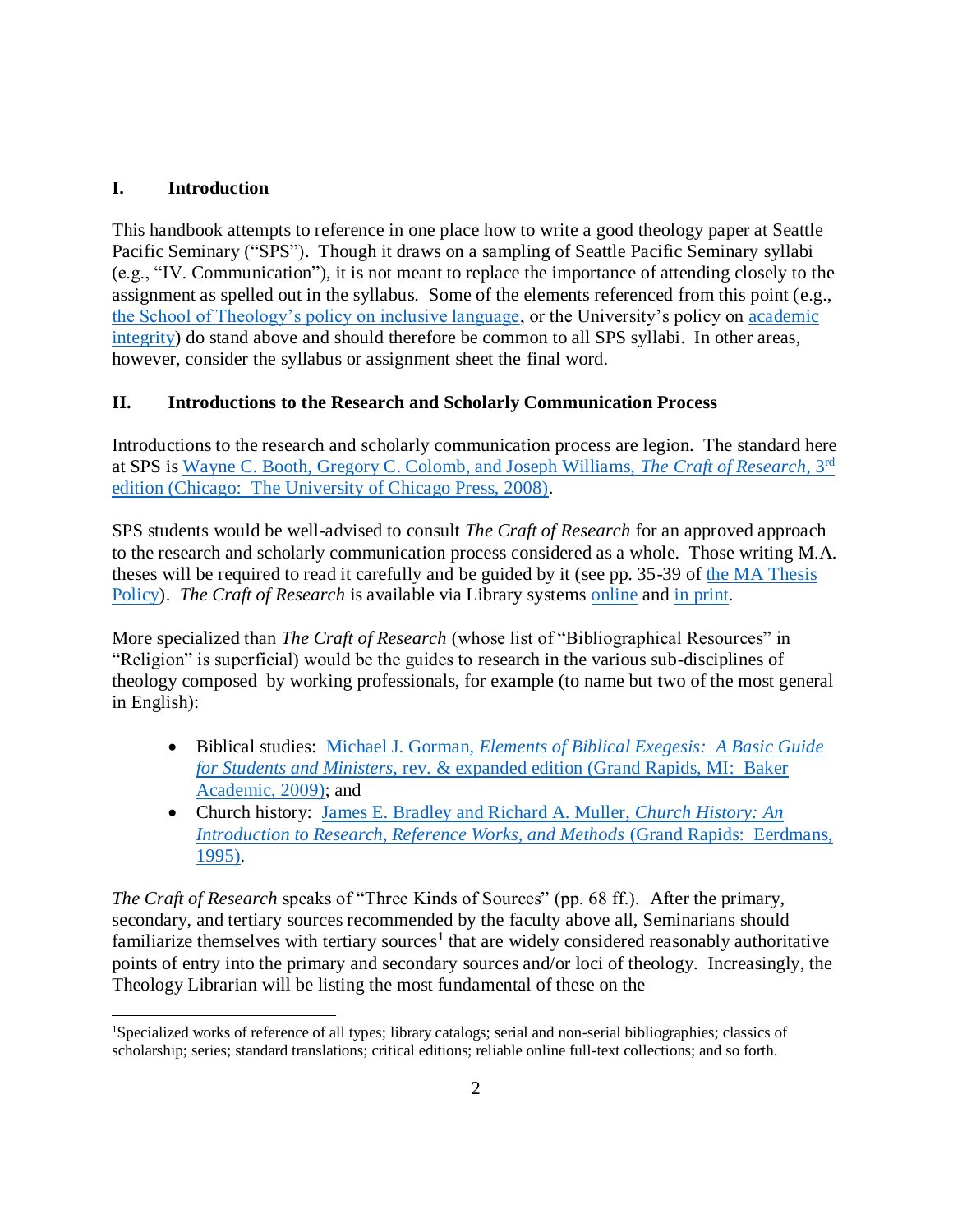subject-, course-, and assignment-specific guides mounted under [Subject Guides](http://spu.libguides.com/) > [Theology](http://spu.libguides.com/theology) on [the Library website.](http://spu.edu/library/) Note also that [the Theology Librarian](http://spu.libguides.com/theology) stands ready to help with the identification, evaluation, and use of theological sources (whether listed thereon or not), as well as teach to and/or help with a specific assignment. SPS seminarians should feel free to drop by or set up an individual or group appointment.

[Helpful introductions to the theology or seminary paper](http://spu.libguides.com/aecontent.php?pid=639539&sid=5292455) exist, but have not been vetted here, and are therefore listed only at the link above.

#### **III. Research**

**Access**. As important as it is to know where and how to look for yourself, no amount of skillful searching can replace either:

- A close, critical reading of the primary sources themselves (e.g., the Bible, Gregory of Nazianzus, or Karl Barth); or
- The recommendations of an expert (e.g., your professor or other trustworthy specialist or theologian).

For this reason, it is very important to cultivate assiduously the habit of "following the links" (what *The Craft of Research* calls, on p. 80, "following bibliographical trails"). Attend to the recommendations of faculty. Pay close attention to any bibliographical asides present in the body of a trusted text – in its footnotes, endnotes, hyperlinks, bibliography, reference list, or recommended readings. Scan these for clues as to what the seminal resources are, attending with an independent and critical eye to what can be told of the "relevance and reliability" of the material recommended. For example, the presence of an abbreviation can be an indication of nothing more than the need to conserve space. But it can also be an indication that the work in question is so widely trusted that it needs no introduction. And then, having made your selection, secure and examine the most promising of these recommendations for yourself, watching all the while for what they also recommend, and making a note of the titles and authors that tend to recur*.*

But in addition to "following the links," you do need to be able to conduct searches for additional materials (primary sources in translation or the original; scholarship in the theological or other disciplines; theological reflection, whether systematic or otherwise; and so forth) on your own. For some of the principles here, see *The Craft of Research,* chapters five and six. But for the often highly specialized tools specific to the theological disciplines and therefore best suited to the task at hand, see [the subject-, course-, and assignment-specific guides created by the](http://spu.libguides.com/theology)  [Theology Librarian,](http://spu.libguides.com/theology) or the Theology Librarian himself. Be sure to familiarize yourself with the following:

- Standard works of theological reference (usually the more specialized, the better), and learn to search effectively both;
- [The Library discovery system](http://spu.edu/library) (and other library catalogs) for books;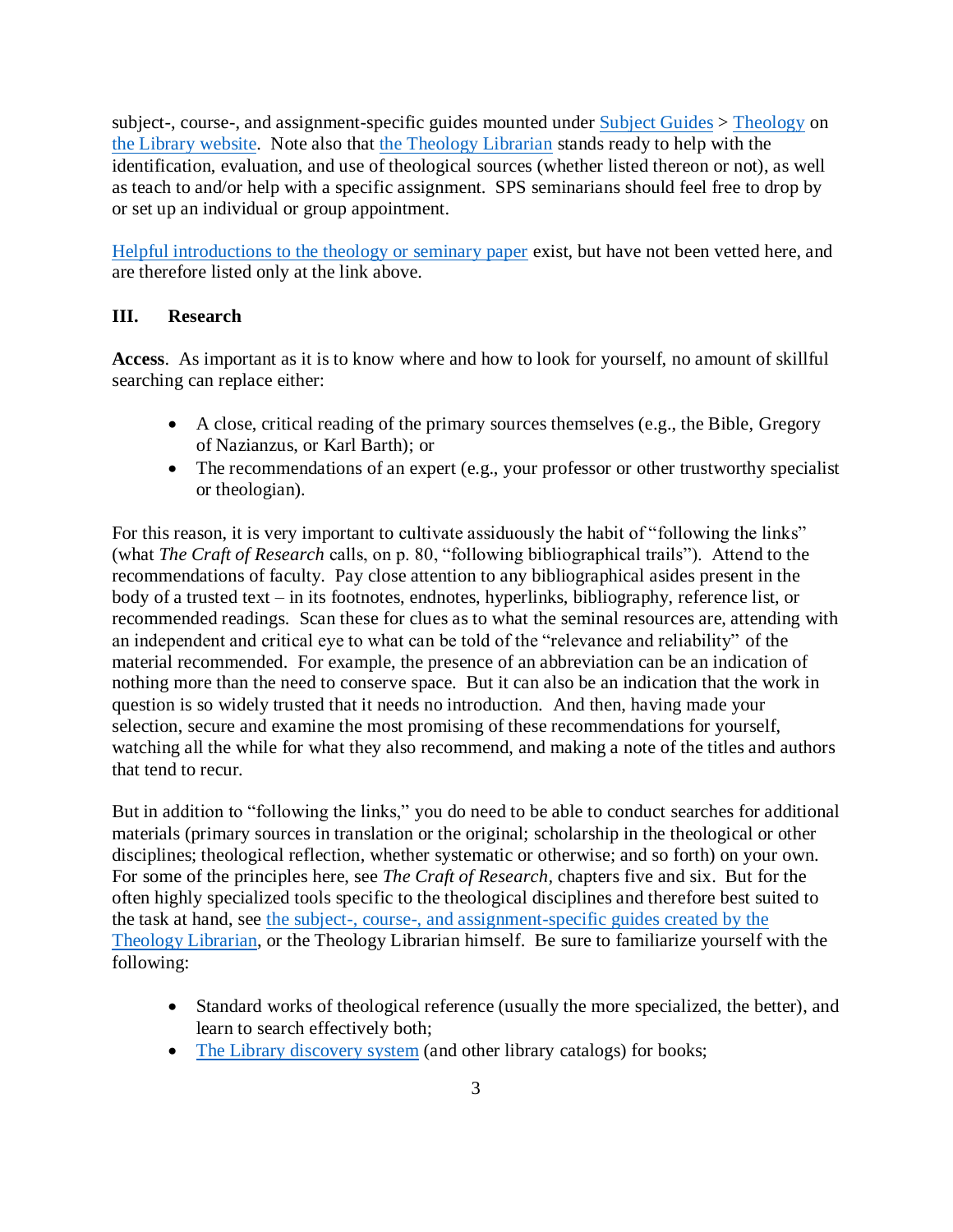• The most appropriate (in some cases the most highly specialized) serial bibliographies (sometimes called databases) for essays and articles. These tend to be listed under an "Articles" or "Find Serial Bibliographies" tab on [the subject-, course-,](http://spu.libguides.com/theology)  [and assignment-specific guides created by the Theology Librarian.](http://spu.libguides.com/theology) The most helpful general-purpose such serial bibliography or database is [the ATLA Religion Database](http://spu.edu/library/article-and-research-databases/databases-a-z#A)  [with Serials.](http://spu.edu/library/article-and-research-databases/databases-a-z#A)

**Evaluation**: No amount of supposedly ["vital piety"](http://www.umcdiscipleship.org/resources/come-father-son-and-holy-ghost) or apostolic zeal can in the long run make up for the damage done to the cause of the Gospel by persons (but above all theologically educated professionals) who are habitually careless about the truth. For this reason, it is important that you:

- Develop a respect for ["knowledge,"](http://www.umcdiscipleship.org/resources/come-father-son-and-holy-ghost) as well as certain epistemic and rhetorical virtues;
- Learn to think critically about and [put the right questions to your sources,](http://spu.libguides.com/theo/Theology/IdentifyingQuality) whether primary, secondary, or tertiary sources, or online or in print;
- Respect intellectual property, giving credit where credit is due;
- Maintain **Academic Integrity**; and, in general,
- Become a theologically responsible voice, rather than a mere echo (Diogenes Allen).

Thinking critically about and putting the right questions to your sources (not to mention your own arguments) is specifically discussed on pp. 76-80, 87-91, 135-38, 140-43, and 152-70 of *The Craft of Research.* Some of these same questions appear in a different form [online.](http://spu.libguides.com/theo/Theology/IdentifyingQuality)

So use primary, secondary, and tertiary sources critically*.* But use the latter two selectively and with judgment. Do not over-depend on them. Use them to support your case, and do not use them for the purpose of attempting to impress. Command the literature in order that the thesis you argue may serve the truth.

The points about writing (a form of scholarly communication) important enough to appear frequently on SPS syllabi are discussed below.

#### **IV. Communication**

Do what it takes to be sure that you are never the conduit of misinformation of any kind, let alone theological. Track anecdotes, quotations, and assertions to their source. Verify the accuracy of the information about them that you provide. Cite as close to the original as possible, but also value critical editions. Avoid the naïve use of translations without "mak[ing] or imply[ing unwarranted] claims about your linguistic abilities" (Ted Campbell).

Avoid resorting to unverified or at least unqualified generalizations, and be scrupulously fair to those taking epistemically defensible positions on differing sides of a question or debate.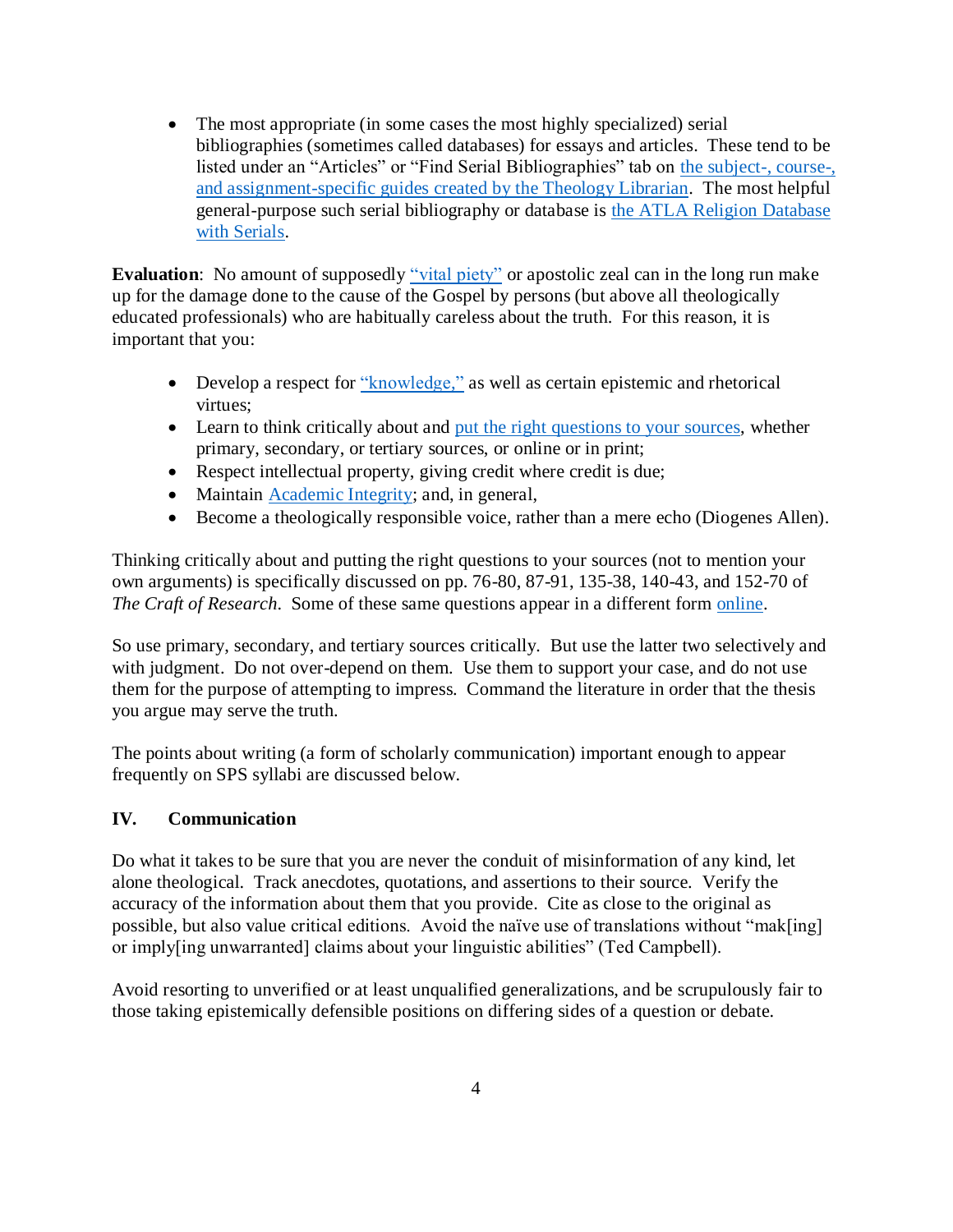Respect the "intellectual property" of others. Familiarize yourself with what constitutes the offence of plagiarism in the American academic context, and avoid it like the plague. Note, in particular, the section on ["Academic Integrity"](http://spu.edu/acad/GRCatalog/20145/policies.asp) in the current SPU Graduate Catalog, as well as pp. 191-95 and 188-202 of *The Craft of Research.* Acknowledge, "link" to, name, and list your sources.

Adhere to the School of Theology style sheet, which, unless otherwise specified, is identical with the citation conventions established by [Billie Jean Collins, Bob Buller, and John F. Kutsko,](http://alliance-primo.hosted.exlibrisgroup.com/SPU:CP71226278480001451)  eds., *[The SBL Handbook of Style: For Biblical Studies and Related Disciplines,](http://alliance-primo.hosted.exlibrisgroup.com/SPU:CP71226278480001451)* 2nd ed. (Atlanta: [SBL Press, 2014\),](http://alliance-primo.hosted.exlibrisgroup.com/SPU:CP71226278480001451) REF PN147 .S26 2014.

All written work submitted for SPS courses shall use the method of citing sources, as well as other stylistic conventions, described in that *Handbook.* For an online summary of SBL style, see the ["SBL"](http://spu.libguides.com/cite_sbl) tab on the SPU LibGuide ["Citations Styles.](http://spu.libguides.com/cite)" Turn there for any SPS- or SOT-approved interpretations or even exceptions.

In sum, adhere to the graduate policy on [Academic Integrity.](http://spu.edu/acad/GRCatalog/20145/policies.asp)

SPS and SOT syllabi articulating additional faculty expectations of student writing assignments tend to make certain points repeatedly. The following list should not be considered exhaustive, and note that some of the points it makes will be more applicable to some papers than others:

- Summarize the sources upon which you rely, or the topics you treat, masterfully, fairly, and clearly, having read them (and especially any primary sources) very closely. Using a judicious amount of the best scholarship (see "III. Research"), place them deftly in literary, canonical, historical, ecclesiastical, or theological context.
- Identify their strengths and weaknesses. For example, critique the following:
	- o Church-historical sources read for church history papers in the light of their socio-historical context, and any scholarship about or commentary on them in the light of its fidelity to your own close reading of them, as well as that of other acknowledged experts; or
	- o Theology sources read for theology papers in light of their fidelity to Christian orthodoxy (broadly construed), as well as contemporary religious, philosophical, scientific, and socio-scientific thinking.
- Make a well-organized, well-developed, and persuasive case. Focus on defending a clear thesis that anticipates objections and is well-argued and well-supported. Resist the temptation to include "irrelevant or tangential material." Make sure that the evidence you marshal actually supports your argument.
- Write elegantly, following the usual conventions of proper academic prose correct in all matters of grammar, spelling, syntax, diction, punctuation, and so forth. Refer, again, to *[The Everyday Writer](http://alliance-primo.hosted.exlibrisgroup.com/SPU:CP71182244630001451)* and *[The SBL Handbook of Style](http://alliance-primo.hosted.exlibrisgroup.com/SPU:CP71226278480001451)* for help with how to write.
- "Exhibit the sort of grace-filled sensitivity to human dignity" dictated by [the School](http://spu.edu/academics/school-of-theology/about/inclusive-community)  [of Theology's Inclusive Language Policy.](http://spu.edu/academics/school-of-theology/about/inclusive-community)